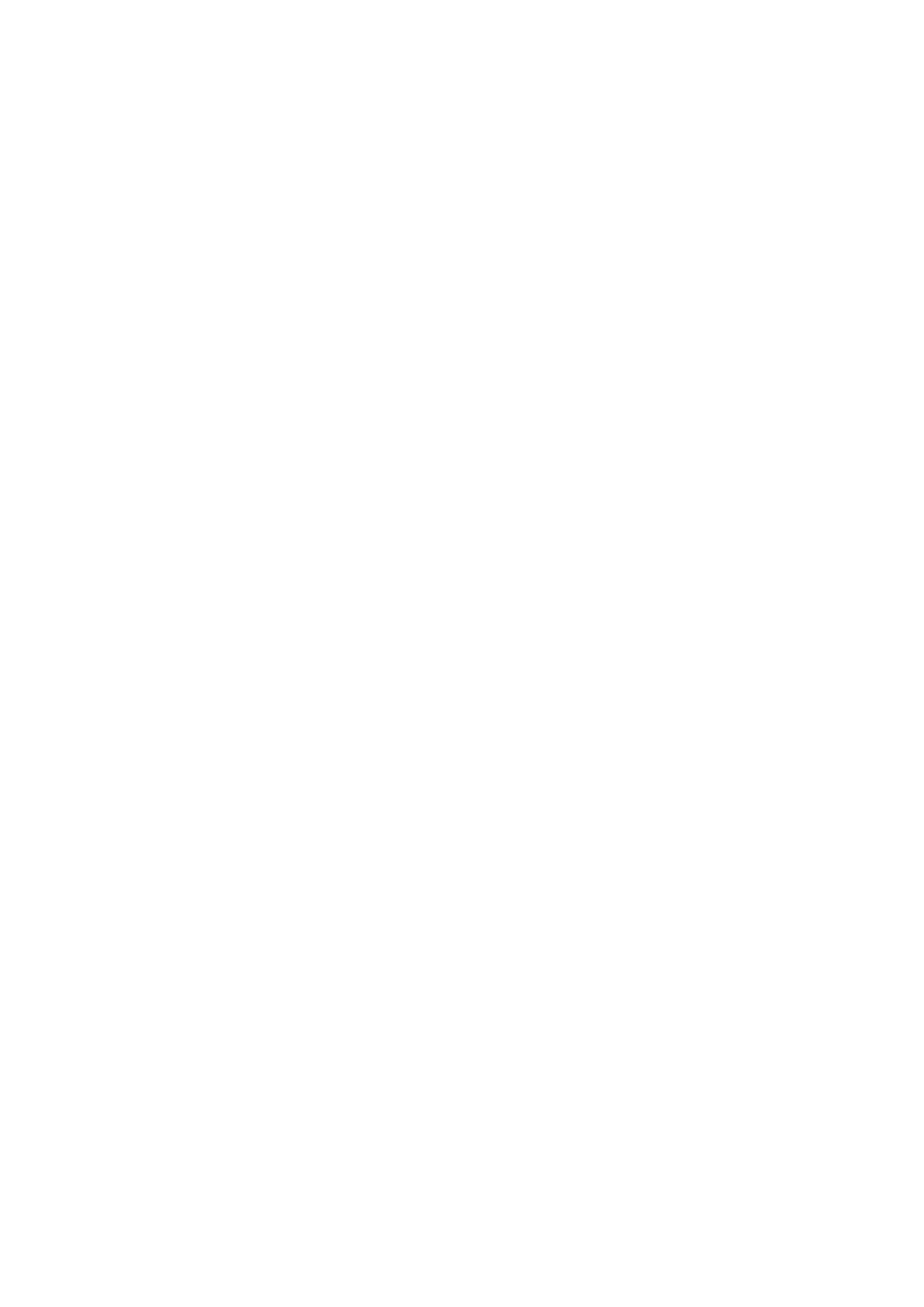

## **1 Welcome**

Member B Shen delivered the welcome message.

# **2 Apologies**

Resolution number PKTPP/2022/34

MOVED by Chairperson J Fairey, seconded by Member B Shen:

#### **That the Puketāpapa Local Board:**

**a) accept the apologies from Member E Kumar for absence and Member F Lai for absence.**

# **CARRIED**

#### **3 Declaration of Interest**

There were no declarations of interest.

## **4 Confirmation of Minutes**

Resolution number PKTPP/2022/35

MOVED by Chairperson J Fairey, seconded by Deputy Chairperson J Turner:

#### **That the Puketāpapa Local Board:**

**a) confirm the ordinary minutes of its meeting, held on Thursday, 17 March 2022, as true and correct.**

#### **CARRIED**

#### **5 Leave of Absence**

There were no leaves of absence.

#### **6 Acknowledgements**

There were no acknowledgements.

## **7 Petitions**

# **7.1 Petition - Eden Early Learning Centre (ELC)**

Note: the petitioner was unable to attend the meeting to speak to the petition

**Resolution number PKTPP/2022/36**

**MOVED by Member B Shen, seconded by Member H Doig:** 

#### **Petition Prayer**

*"We, the undersigned, call for Auckland Transport to put yellow lines outside our entrance and exit driveways.*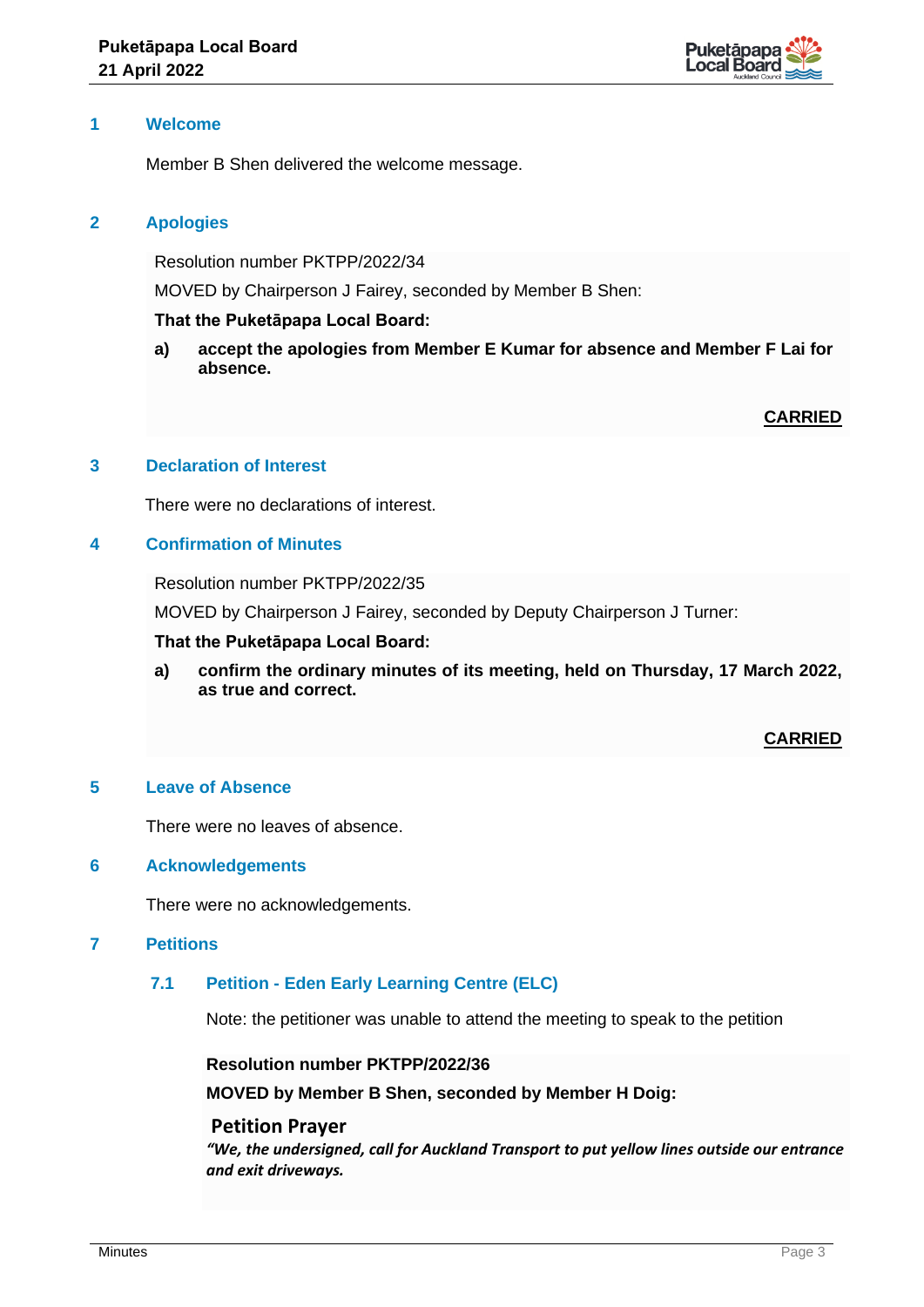

*Today we received an email rejecting the many requests we have made for yellow lines.*

*Please help us keep our Eden ELC and Landscape Road community safe by signing and sharing our petition.* 

**That the Puketāpapa Local Board:**

**a) note that the petition will be presented to the Albert Eden Local Board as part of their area.**

# **CARRIED**

# **8 Deputations**

## **Precedence of Business**

Resolution number PKTPP/2022/37

MOVED by Chairperson J Fairey, seconded by Deputy Chairperson J Turner:

## **That the Puketāpapa Local Board:**

**a) agree that Item 8.2: Deputations - Raise Up be accorded precedence at this time.**

# **CARRIED**

Note: Item 8.2: Deputations - Raise Up was taken ahead of Item 8.1: Deputations - Three Kings Judo Club

#### **8.2 Deputations - Raise Up**

Resolution number PKTPP/2022/38

MOVED by Deputy Chairperson J Turner, seconded by Member B Shen:

#### **That the Puketāpapa Local Board:**

**a) thank Marcus Atherstone from Raise Up for his attendance and presentation**.

#### **CARRIED**

## **Precedence of Business**

Resolution number PKTPP/2022/39

MOVED by Chairperson J Fairey, seconded by Member H Doig:

## **That the Puketāpapa Local Board:**

**b) agree that Item 8.3: Deputations - Update from YMCA be accorded precedence at this time.**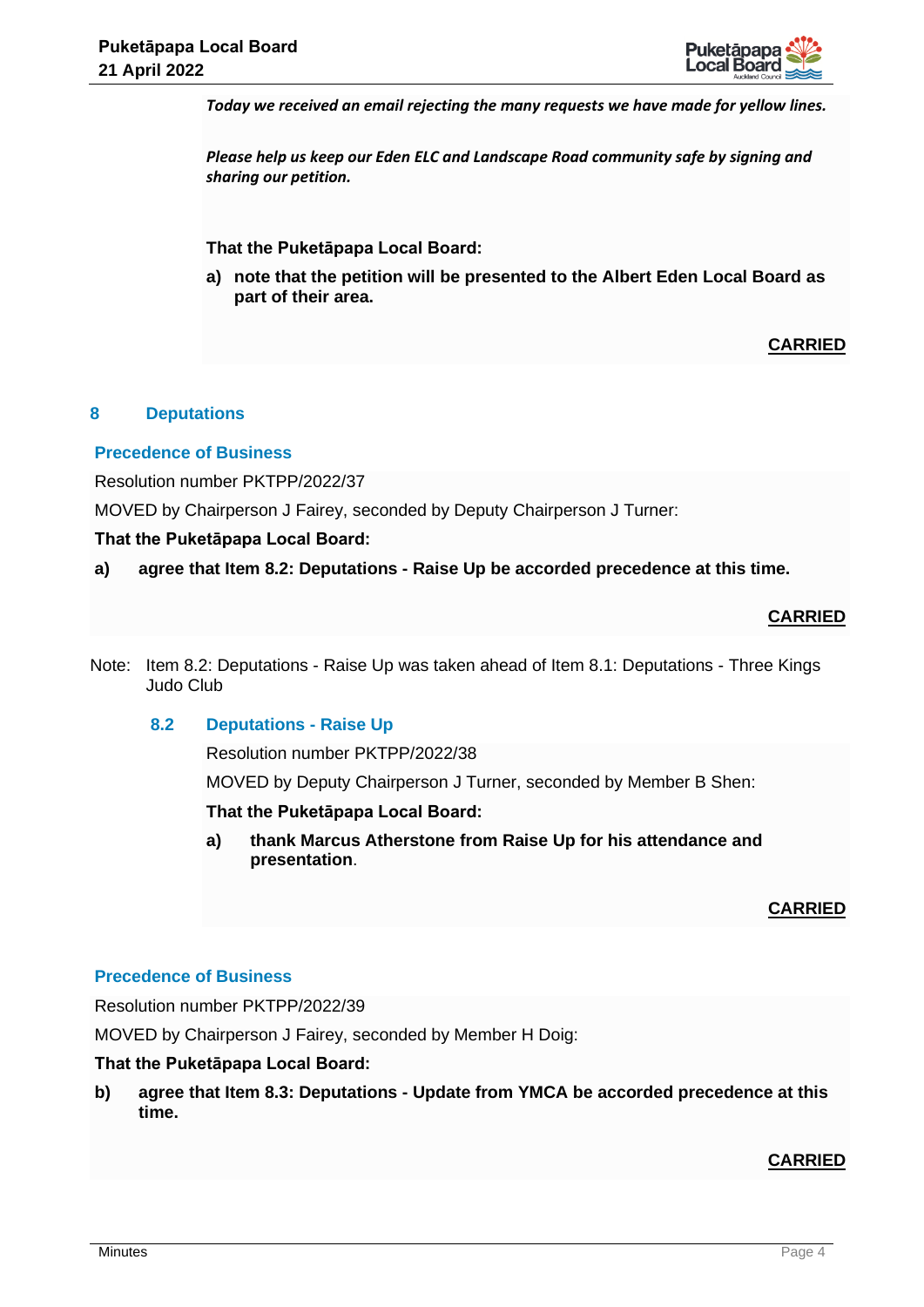

Note: Item 8.3: Deputations - Raise Up was taken ahead of Item 8.1: Deputations - Three Kings Judo Club.

## **8.3 Deputations - Update from YMCA**

Resolution number PKTPP/2022/40

MOVED by Member H Doig, seconded by Member B Shen:

**That the Puketāpapa Local Board:**

**a) thank Julian Baldey, Adam Brown-Rigg and David Lockwood for their attendance and presentation.**

## **CARRIED**

## **8.1 Deputations - Three Kings Judo Club**

Resolution number PKTPP/2022/41

MOVED by Deputy Chairperson J Turner, seconded by Chairperson J Fairey:

#### **That the Puketāpapa Local Board:**

**a) thank Linda Hallas, (Founder) Three Kings Judo Club for her attendance and presentation.**

## **CARRIED**

- Note: Item 8.2: Deputations Raise Up was taken ahead of Item 8.1: Deputations Three Kings Judo Club.
- Note: Item 8.3: Deputations Raise Up was taken ahead of Item 8.1: Deputations Three Kings Judo Club.

## **9 Public Forum**

There was no public forum.

#### **10 Extraordinary Business**

There was no extraordinary business.

## **11 Approval for a new private road name at 5-19 Kallu Crescent and 14-16 Roseman Avenue, Mount Roskill Auckland 1041.**

Qiuan Wang, Planning Consultant, Align was in attendance via Microsoft Teams to speak to the report.

Resolution number PKTPP/2022/42

MOVED by Chairperson J Fairey, seconded by Deputy Chairperson J Turner:

#### **That the Puketāpapa Local Board:**

**a) note that a re-presented report regarding Approval for a new private road name at 5-19 Kallu Crescent and 14-16 Roseman Avenue, Mount Roskil, Auckand 1041 will be submitted to the 19 May 2022 meeting.**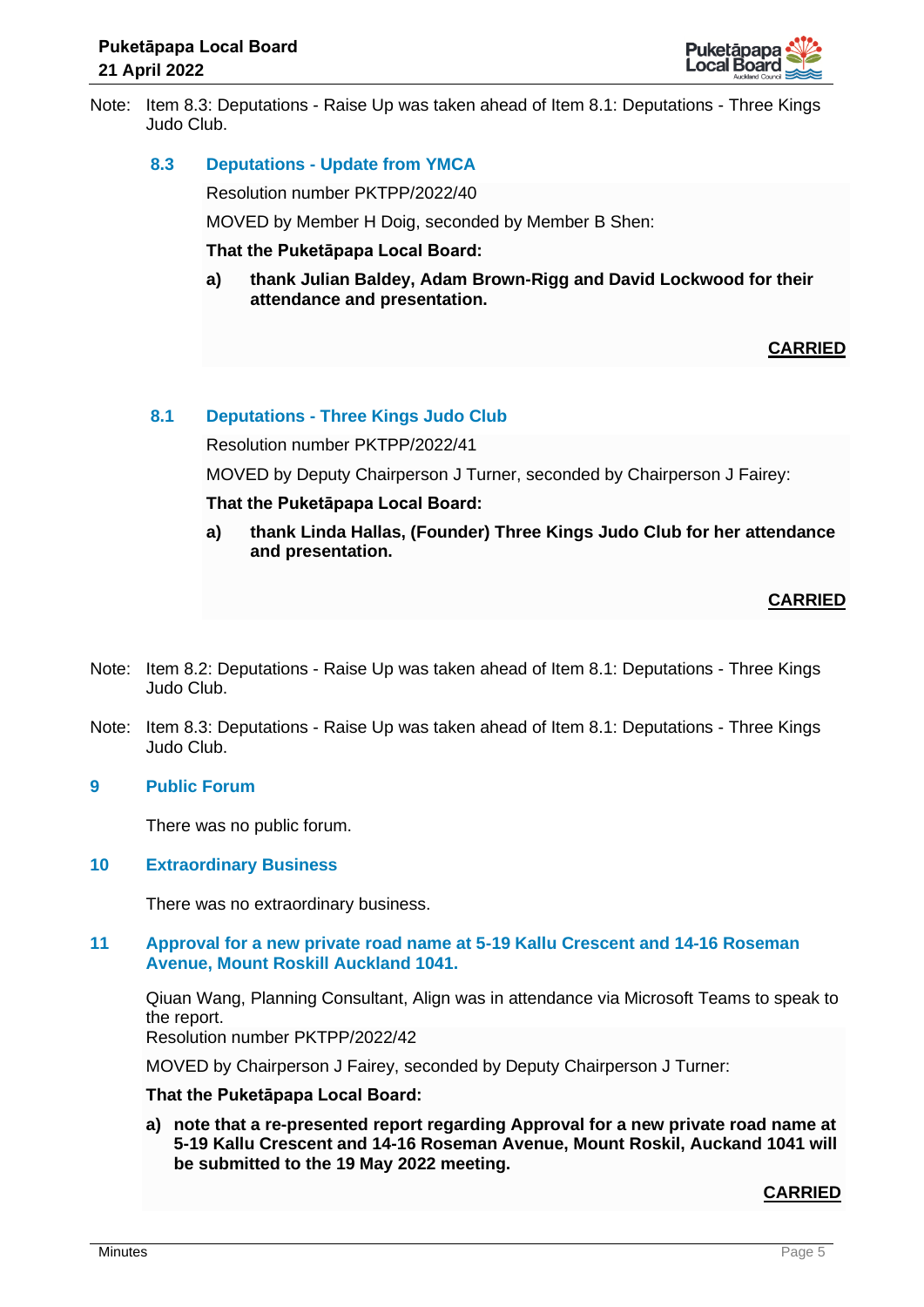

## **12 Approval for two new private road names: Te Mara Gardens (Stages 35AF & 36A), Mt Roskill**

Nick Williamson, Principal Consultant, Align was in attendance via Microsoft Teams to speak to the report. Resolution number PKTPP/2022/43

MOVED by Member B Shen, seconded by Chairperson J Fairey:

## **That the Puketāpapa Local Board:**

- **a) approve the following road names for the new private roads created by way of subdivision at Te Mara Gardens (Stages 35AF and 36A0, Mt Roskill in accordance with section 319(1)(j) of the Local Government Act 1974 (road naming reference RDN90098386 and resource consent references BUN60383961 (Stage 35AF) and BUN60380756 (Stage 36A)); contingent on Te Ākitai Waiohua confirming spelling.**
	- **i) Pātaka Way for the new private road – ROAD 1 within Stage 35AF; and**
	- **ii) Pūhua Lane for the new private road – ROAD 1 within Stage 36A.**
- **b) thank Nick Williamson for his attendance via Microsoft Teams.**

## **CARRIED**

#### **13 Approval for a new private road name at 995 Mount Eden Road, Three Kings 1024**

Qiuan Wang, Planning Consultant, Align was in attendance via Microsoft Teams to speak to the report.

Resolution number PKTPP/2022/44

MOVED by Member H Doig, seconded by Member B Shen:

#### **That the Puketāpapa Local Board:**

- **a) approve the name Pump House Lane (applicant's preferred name) for the new private road created by way of subdivision at 995 Mount Eden Road, in accordance with section 319(1)(j) of the Local Government Act 1974 (road naming reference RDN90098391 and resource consent references BUN60366592 and SUB60366593)**
- **b) thank Quian Wang for her attendance via Microsoft Teams.**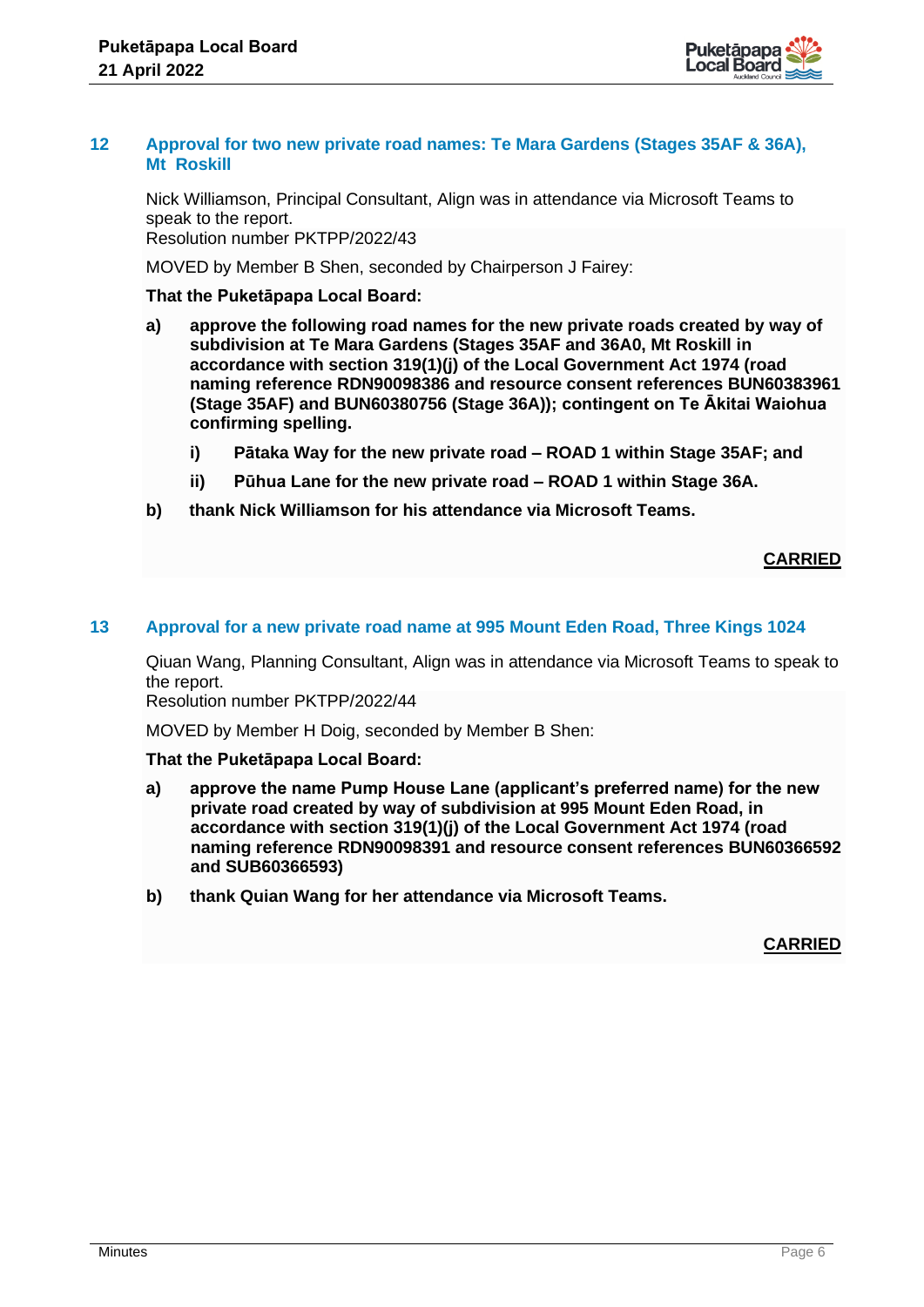

# **14 Auckland Transport - Activities in the Road Corridor Bylaw 2022**

Resolution number PKTPP/2022/45

MOVED by Deputy Chairperson J Turner, seconded by Chairperson J Fairey:

## **That the Puketāpapa Local Board:**

- **a) provide feedback on the draft Activities in the Road Corridor Bylaw 2022 ahead of it being submitted to the Auckland Transport Board for final approval.**
- **b) strongly recommend that the bylaw enables berm plantings that are low growing, low maintenance, and provide amenity.**
- **c) request that Clause 2e under Part 4 be amended to state that a vehicle crossing that crosses a cycle lane must have a speed bump or similar device installed for exiting vehicles, to ensure the safety of all users, as recommended in the NZTA "High Use Driveway Treatment for cycle paths and shared paths" design note.**
- **d) request that the bylaw allows provision for street to be temporarily closed, as provided for by New Zealand Transport Agency (NZTA) Play Streets guidelines**
- **e) request that once the bylaw is enacted Auckland Transport manages an education campaign making road users aware of the expectations of those working in the road corridor and are able to report issues easily**

**CARRIED**

# **15 Local board feedback on the draft 2021 Regional Parks Management Plan**

Resolution number PKTPP/2022/46

MOVED by Chairperson J Fairey, seconded by Member H Doig:

#### **That the Puketāpapa Local Board:**

- **a) receive the public feedback on the draft 2021 Regional Parks Management Plan.**
- **b) provide the following formal feedback:**
	- **i) support the ongoing commitment to sustainable farming practices, where farming remains a use of regional park land, noting:**
		- **A. Ambury Park provides a distinct farming experience for Aucklanders**
		- **B. Other regional parkland may be more appropriately used for non-farming purposes, which would reduce carbon emissions**
		- **C. Any farming undertaken should be used as an opportunity to support and extend best practice for agricultural sustainability, including mātauranga Māori**
	- **ii) support work on making regional parks more accessible to Aucklanders, in particular by methods other than private car use such as public transport links, noting that a high proportion of carbon emissions for regional parks are related to transport**
	- **iii) support the prohibition of ashes scattering in regional parks, aligning with the wishes of mana whenua, and request education on the inappropriateness and negative impacts of this practice**
	- **iv) support the development of a regional trail network linking regional parks by cycle and pedestrian access**
	- **v) request any planting plans prioritise planting alongside streams and coastlines to reduce run off and sedimentation into harbours**
- **c) appoint Chair J Fairey and Deputy Chair J Turner to speak to the hearings panel. CARRIED**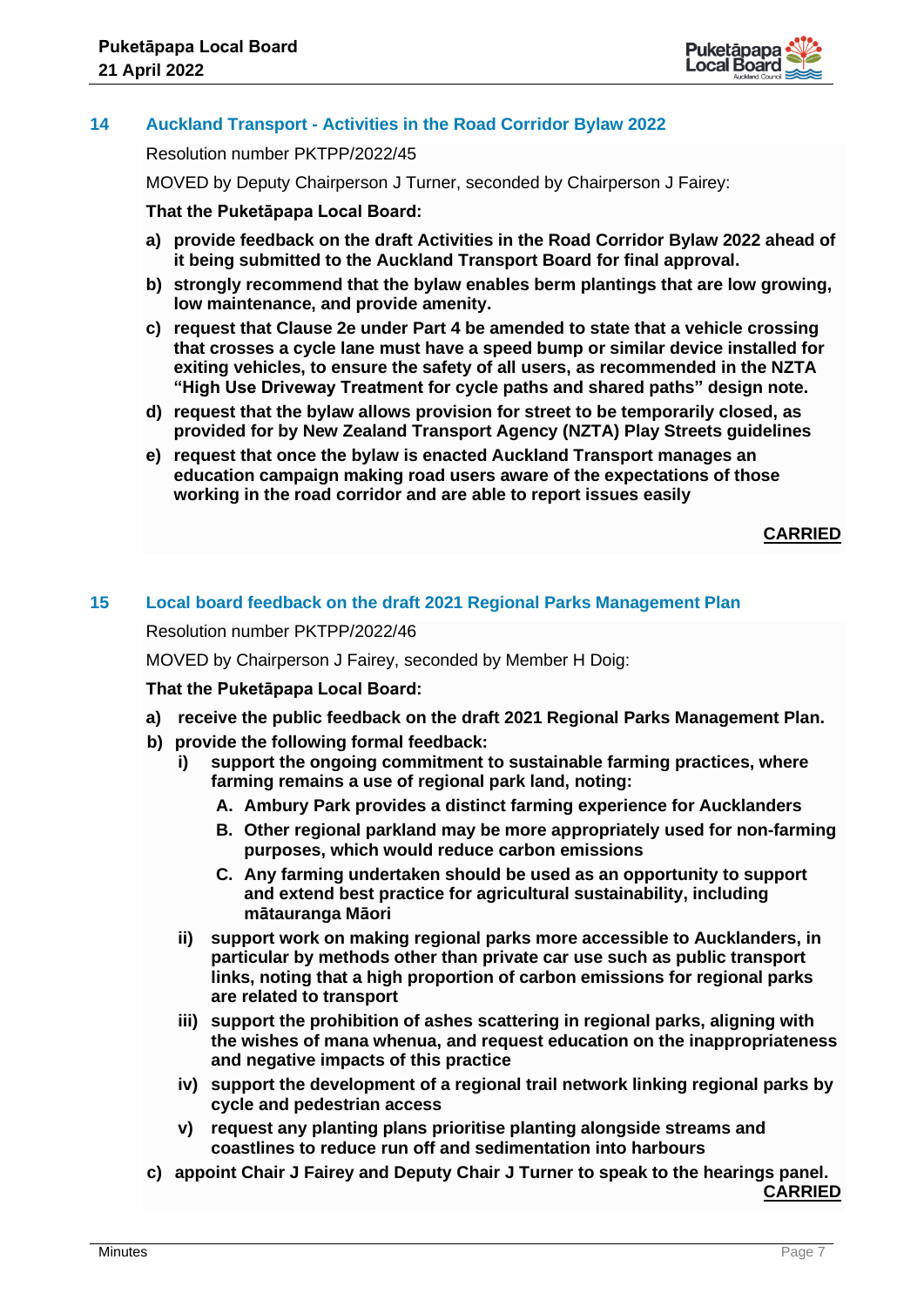

# **16 Submission on central government's proposals to transform recycling in Aotearoa**

#### Resolution number PKTPP/2022/47

MOVED by Member B Shen, seconded by Deputy Chairperson J Turner:

## **That the Puketāpapa Local Board:**

- **a) note that the 2020 Puketāpapa Local Board Plan focuses on climate change and environmental protection as well as the participation of community members in decision making.**
	- **i) Outcome 2: Our people speak up and help shape our future**
	- **ii) Outcome 3: Our environment is protected and enhanced for present and future generations**
	- **b) note the actions within the Local Board's "Becoming a low carbon community: An action plan" around reducing food waste.**
	- **c) acknowledge that significant greenhouse gas emissions can be attributed to the waste sector, with the vast majority being from solid waste (including landfill waste) as per the Ministry of Environment Greenhouse Gas Inventory Report.**
	- **d) support a zero waste kaupapa as defined by the Zero Waste International Alliance and detailed in Auckland Council's Waste Minimisation and Management Plan 2018.**
	- **e) support the proposals in the Ministry for Environment consultation document "Te panoni i te hangarua: Transforming recycling"**
		- **i) container return scheme**
		- **ii) improvements to household kerbside recycling**
		- **iii) separation of business food waste**
	- **f) support the moves to increase the uptake of recycling and the reduction of food waste to landfill.**
	- **g) note concern the Puketāpapa's area lack of a community recycling centre within Auckland Council's Resource Recovery Network this creates an equity issue on the access to network-linked waste reduction services. Therefore extra consideration should be given to the accessibility and community-involvement aspects of these initiatives for the Puketāpapa area.**
	- **h) note that the not-for-profit groups operating locally to be a key part of these proposed initiatives and seek co-benefits that would bolster their activities such as incentives and income from the container return scheme.**
	- **i) strongly suggest that the container return scheme to be as simple to use as possible and easily accessible to all, including the payment methods.**
	- **j) support the definition of the beverage container for its focus on reducing litter and increasing recycling.**
	- **k) encourage local businesses, large and small, to take back containers as a part of a stewardship approach to their products**
	- **l) support the standardisation around the types of containers that can be recycled to:**
		- **i) reduce confusion and provide clearer messaging**
		- **ii) include private waste operators so all Aucklanders know what can be and what cannot be recycled.**
	- **m) request that these nationwide standards be linked to the Aotearoa's capacity to recycle (as opposed to being sent overseas) and this capacity to recycle is monitored regularly.**
	- **n) suggest that more materials to be added to the standard recyclables as capacity is developed in accordance with the proposal's criteria:**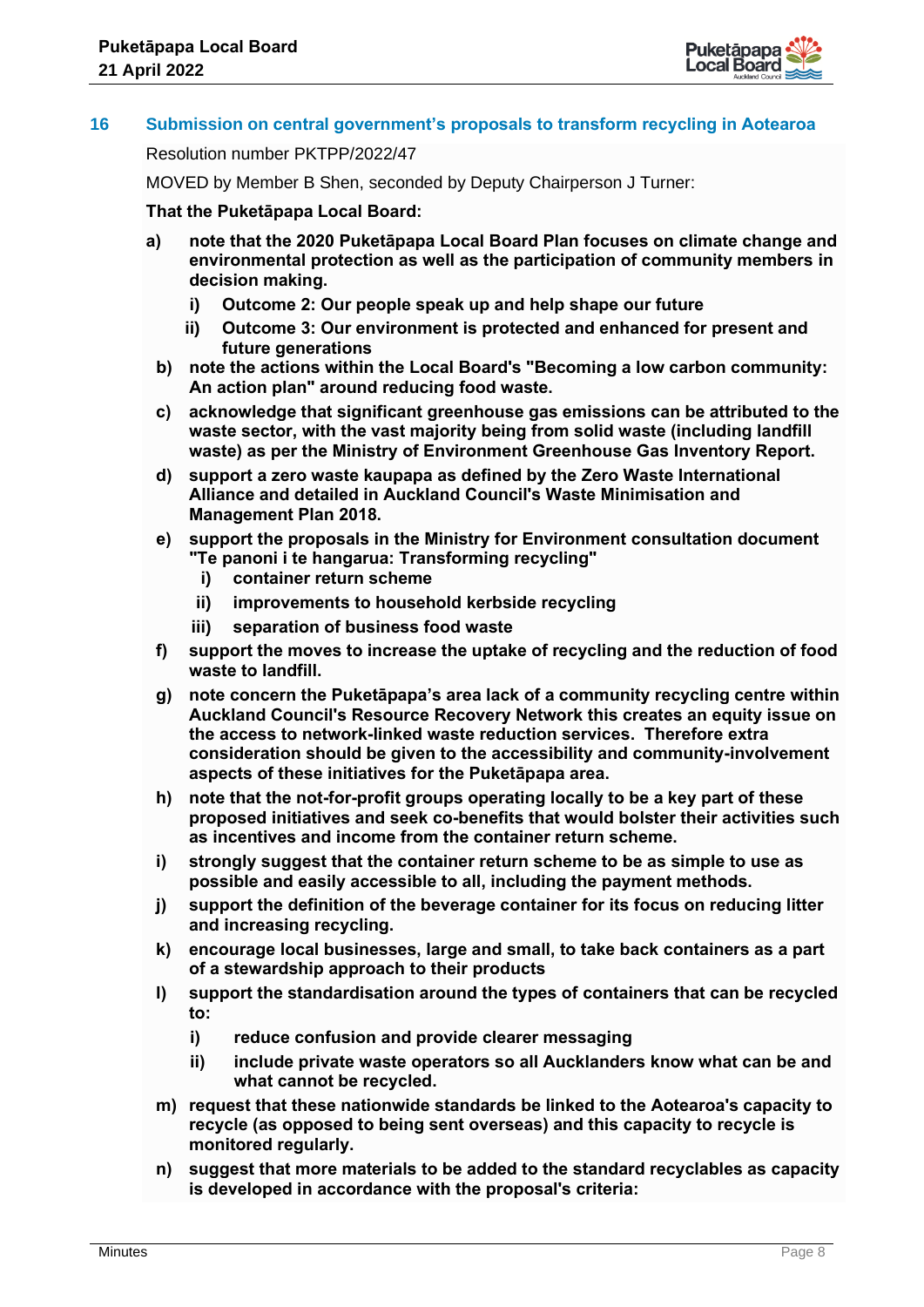

- **i) sustainable end markets**
- **ii) end markets solutions are circular and minimise environmental harm**
- **iii) viable processing technologies**
- **iv) processing by both automated and manual material recovery facilities**
- **v) no adverse effects on local authorities, including financial**
- **vi) supply chains contribute appropriately to recovery and end-of-life solutions for their products**
- **o) support the inclusion of businesses in reducing waste, particularly organic waste.**
- **p) note that extra support may be needed to build up the capacity and knowledge of businesses to partake in waste reduction practices and the proposed requirements.**

## **CARRIED**

# **17 Transport Emissions Reduction Plan (TERP)**

#### Resolution number PKTPP/2022/48

MOVED by Deputy Chairperson J Turner, seconded by Chairperson J Fairey:

#### **That the Puketāpapa Local Board:**

- **a) receive the progress update provided on the Transport Emissions Reduction Plan**
- **b) note the scale of the challenge to meet Auckland's transport emissions reduction target and that mode shift is the most powerful lever for reducing transport emissions**
- **c) support the development of the TERP and encourage continued work and resource on this by both AT and Auckland Council**
- **d) note the board's support for lower-emissions travel, including the Greenways network, support for cheaper public transport, increased pedestrian safety and support for groups working in the active transport space**
- **e) support the intention to challenge 'status quo bias' and to reduce friction for driving alternatives**
- **f) notes that the board is working with Auckland Transport and community groups to improve cycling as a mode share to schools. This is a noninfrastructure project, but will require changes in the future to improve access for all.**
- **g) The Auckland Light Rail (ALR) project needs to be completed much faster, and ideally cheaper. Although this is beyond AT and Auckland Council's remit, the board believes a priority should be connecting Mt Roskill to the Airport precinct, the second most common destination for the board area. Linking into the rail network is a must-do.**
- **h) the board supports the use of low-cost trials to test ideas, done by working with the community and other providers. The immediate focus needs to be on providing a safe access to schools.**
- **i) support cheaper public transport for those on Community Services Cards, students, Under 25's as an immediate start, with a move toward fully funded public transport**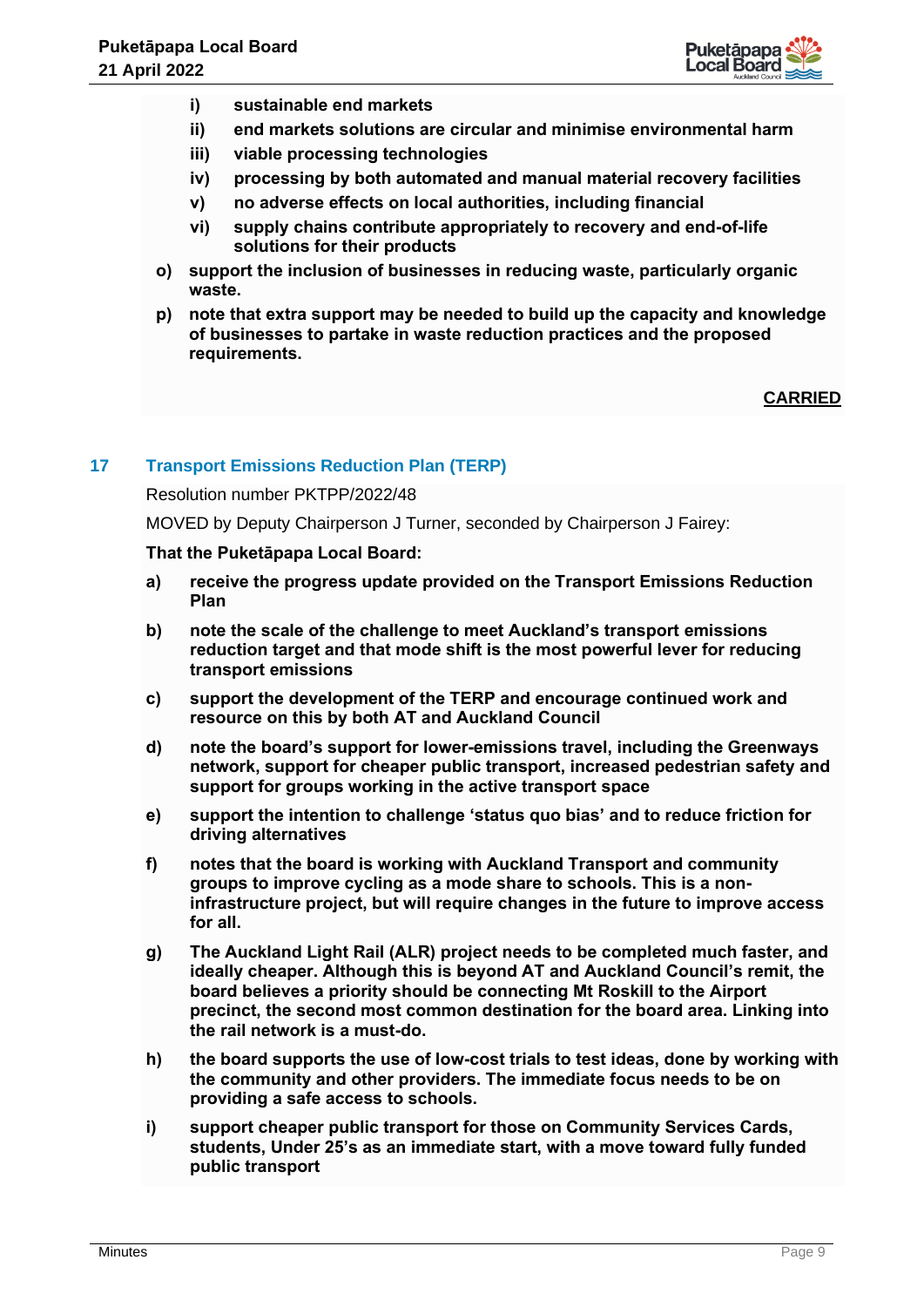

- **j) request far more focus on cross-town routes as part of the Connected Communities work. Greenlane and Mt Albert Roads should both also be freeflowing, multi use roads as proposed for those corridors in the current work programme**
- **k) acknowledge the difficulty Auckland Transport faces in implementing projects that will reduce friction for active transport and public transport, and offers its support for proposed projects in our area. The board suggests working with Central Government to fund behaviour change campaigns, but only once infrastructure is built. Promoting Active Transport will have minimal effect when the roads are dangerous.**
- **l) request that road resurfacing is seen as an opportunity to implement positive street changes, rather than restoring as a like-for-like. It is bad financial management to rebuild roads without looking at how they can be improved.**

**CARRIED**

# **18 Albert-Eden-Puketāpapa Ward Councillors' Updates**

Resolution number PKTPP/2022/49

MOVED by Chairperson J Fairey, seconded by Member H Doig:

# **That the Puketāpapa Local Board:**

**a) thank Councillor Christine Fletcher for her update.**

## **CARRIED**

Note: Councillor Christine Fletcher left the meeting at 12.08pm after Item 18.

#### **19 Chairperson's Report**

Resolution number PKTPP/2022/50

MOVED by Chairperson J Fairey, seconded by Member B Shen:

#### **That the Puketāpapa Local Board:**

**a) receive Chair, Julie Fairey's report for the period 23 November 2021– 31 March 2022.**

#### **CARRIED**

#### **20 Board Member Reports**

# **21.1 Harry Doig**

Resolution number PKTPP/2022/51

MOVED by Member H Doig, seconded by Deputy Chairperson J Turner:

#### **That the Puketāpapa Local Board:**

**a) receive Harry Doig's member report for the period 1 March – 31 March 2022.**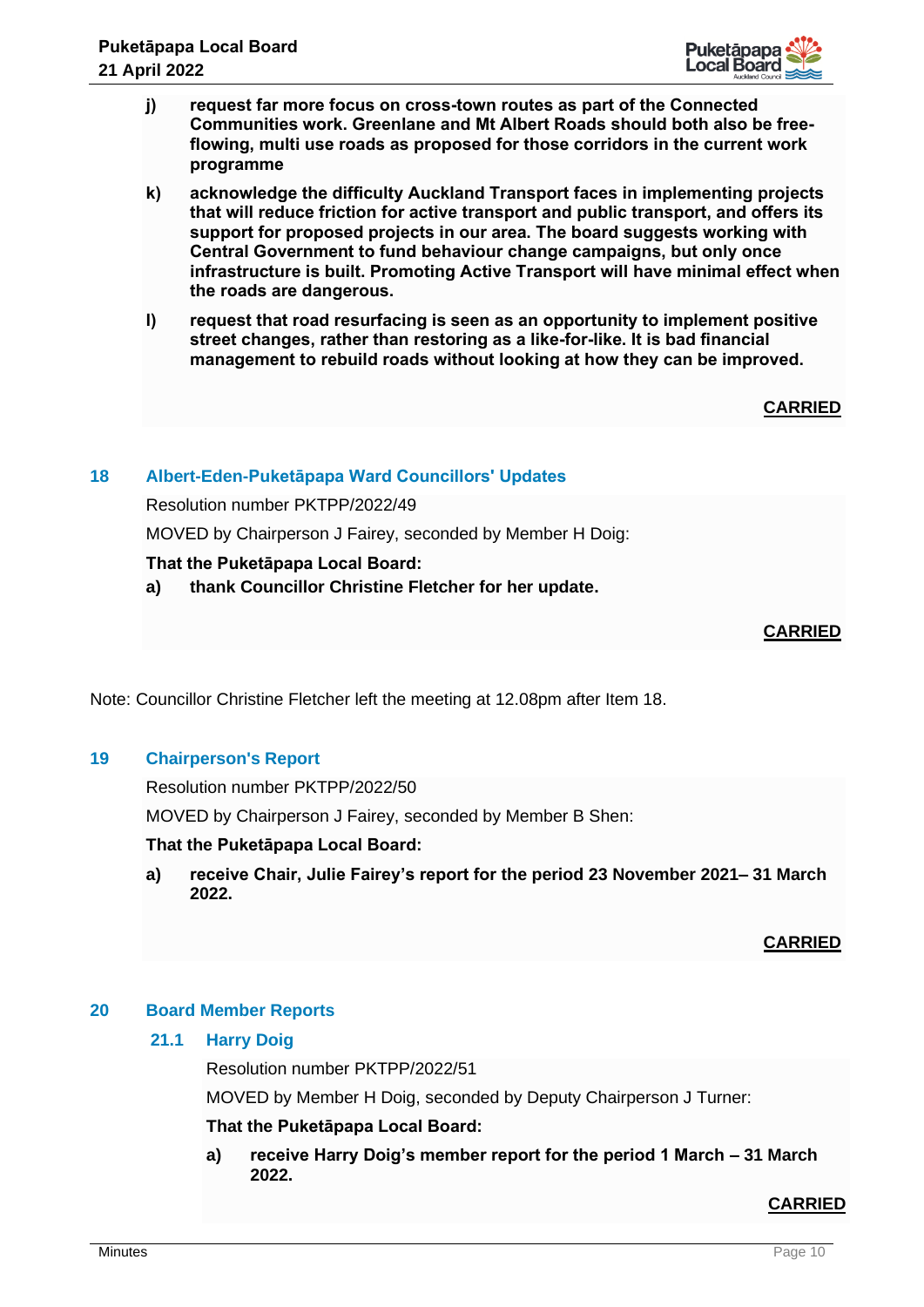

# **21.2 Fiona Lai**

Resolution number PKTPP/2022/52

MOVED by Chairperson J Fairey, seconded by Member B Shen:

**That the Puketāpapa Local Board:**

**a) receive Fiona Lai's member report for the period 1 March – 31 March 2022.**

**CARRIED**

# **21.3 Bobby Shen**

Resolution number PKTPP/2022/53

MOVED by Member B Shen, seconded by Chairperson J Fairey:

# **That the Puketāpapa Local Board:**

**a) receive Bobby Shen's member report for the period 1 March – 31 March 2022.**

# **CARRIED**

# **21.4 Jonathan Turner**

Resolution number PKTPP/2022/54

MOVED by Deputy Chairperson J Turner, seconded by Chairperson J Fairey:

# **That the Puketāpapa Local Board:**

**a) receive Jonathan Turner's member report for the period 1 March – 31 March 2022**

**CARRIED**

# **21 Record of Puketāpapa Local Board Workshop Notes**

Resolution number PKTPP/2022/55

MOVED by Chairperson J Fairey, seconded by Member H Doig:

# **That the Puketāpapa Local Board:**

**a) receive the Puketāpapa Local Board workshop notes for: 10 March, 17 March, 24 March, 31 March and 07 April 2022.**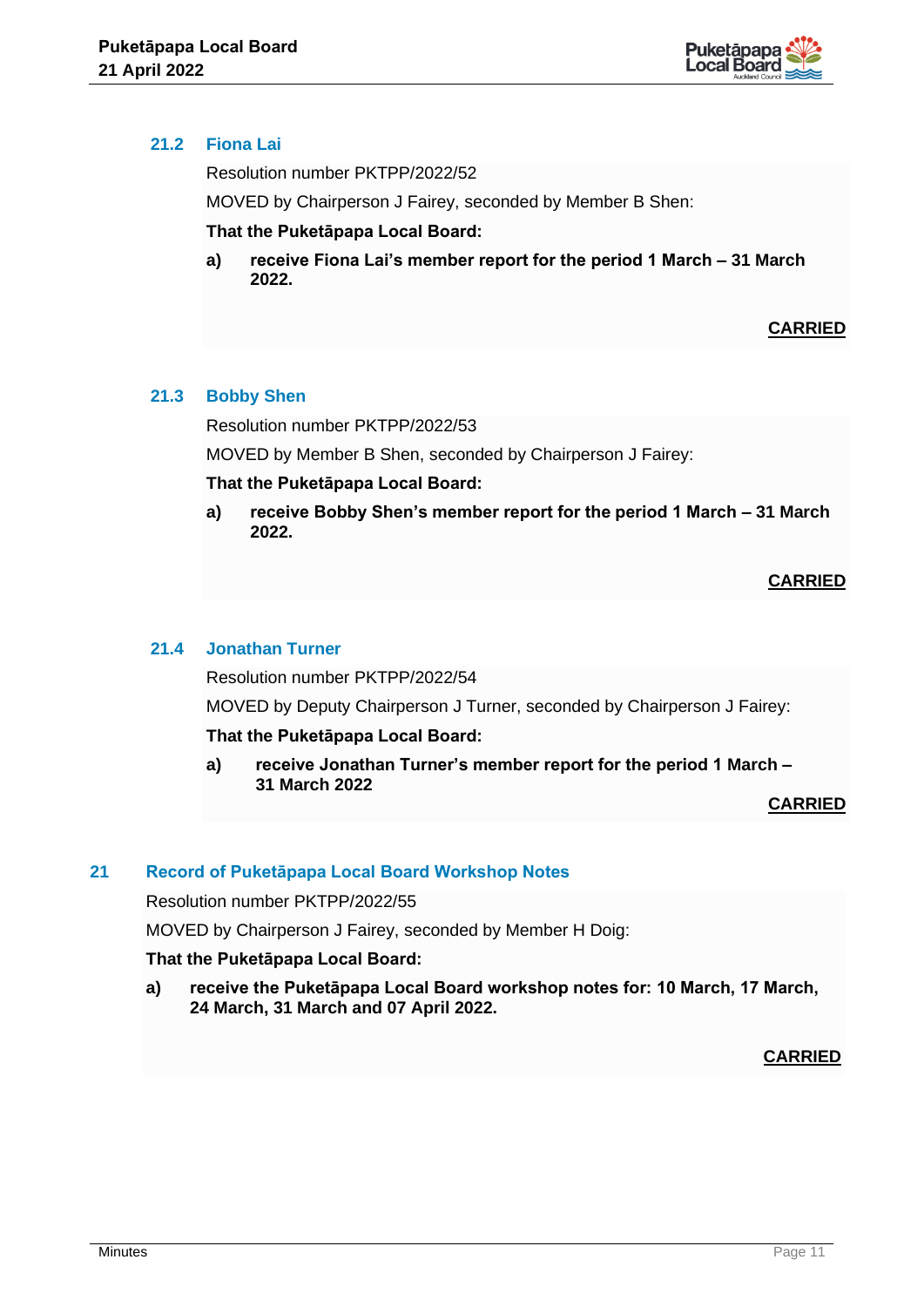

## **22 Governance Forward Work Programme Calendar**

Resolution number PKTPP/2022/56

MOVED by Member B Shen, seconded by Deputy Chairperson J Turner:

## **That the Puketāpapa Local Board:**

**a) receive the governance forward work programme calendar for April 2022.**

**CARRIED**

## **23 Consideration of Extraordinary Items**

There was no consideration of extraordinary items.

# **24 Procedural motion to exclude the public**

Resolution number PKTPP/2022/57

MOVED by Chairperson J Fairey, seconded by Deputy Chairperson J Turner:

**That the Puketāpapa Local Board:**

**a) exclude the public from the following part(s) of the proceedings of this meeting.**

**The general subject of each matter to be considered while the public is excluded, the reason for passing this resolution in relation to each matter, and the specific grounds under section 48(1) of the Local Government Official Information and Meetings Act 1987 for the passing of this resolution follows.**

**This resolution is made in reliance on section 48(1)(a) of the Local Government Official Information and Meetings Act 1987 and the particular interest or interests protected by section 6 or section 7 of that Act which would be prejudiced by the holding of the whole or relevant part of the proceedings of the meeting in public, as follows:**

| Reason for passing this<br>resolution in relation to each<br>matter                                                                                                                   | Particular interest(s) protected<br>(where applicable)                                                                                                                                                                                                                                                                                                | Ground(s) under section 48(1)<br>for the passing of this resolution                                                                                                                                |
|---------------------------------------------------------------------------------------------------------------------------------------------------------------------------------------|-------------------------------------------------------------------------------------------------------------------------------------------------------------------------------------------------------------------------------------------------------------------------------------------------------------------------------------------------------|----------------------------------------------------------------------------------------------------------------------------------------------------------------------------------------------------|
| The public conduct of the part of<br>the meeting would be likely to<br>result in the disclosure of<br>information for which good<br>reason for withholding exists<br>under section 6. | s6(a) - The making available of<br>the information would be likely<br>to prejudice the maintenance of<br>the law, including the prevention,<br>investigation, and detection of<br>offences and the right to a fair<br>trial.<br>In particular, the report contains<br>information for which good<br>reason for withholding exists<br>under section 6. | s48(1)(a)<br>The public conduct of the part of<br>the meeting would be likely to<br>result in the disclosure of<br>information for which good<br>reason for withholding exists<br>under section 6. |

#### **C1 Pah Homestead Art Centre**

**The text of these resolutions is made available to the public who are present at the meeting and form part of the minutes of the meeting.**